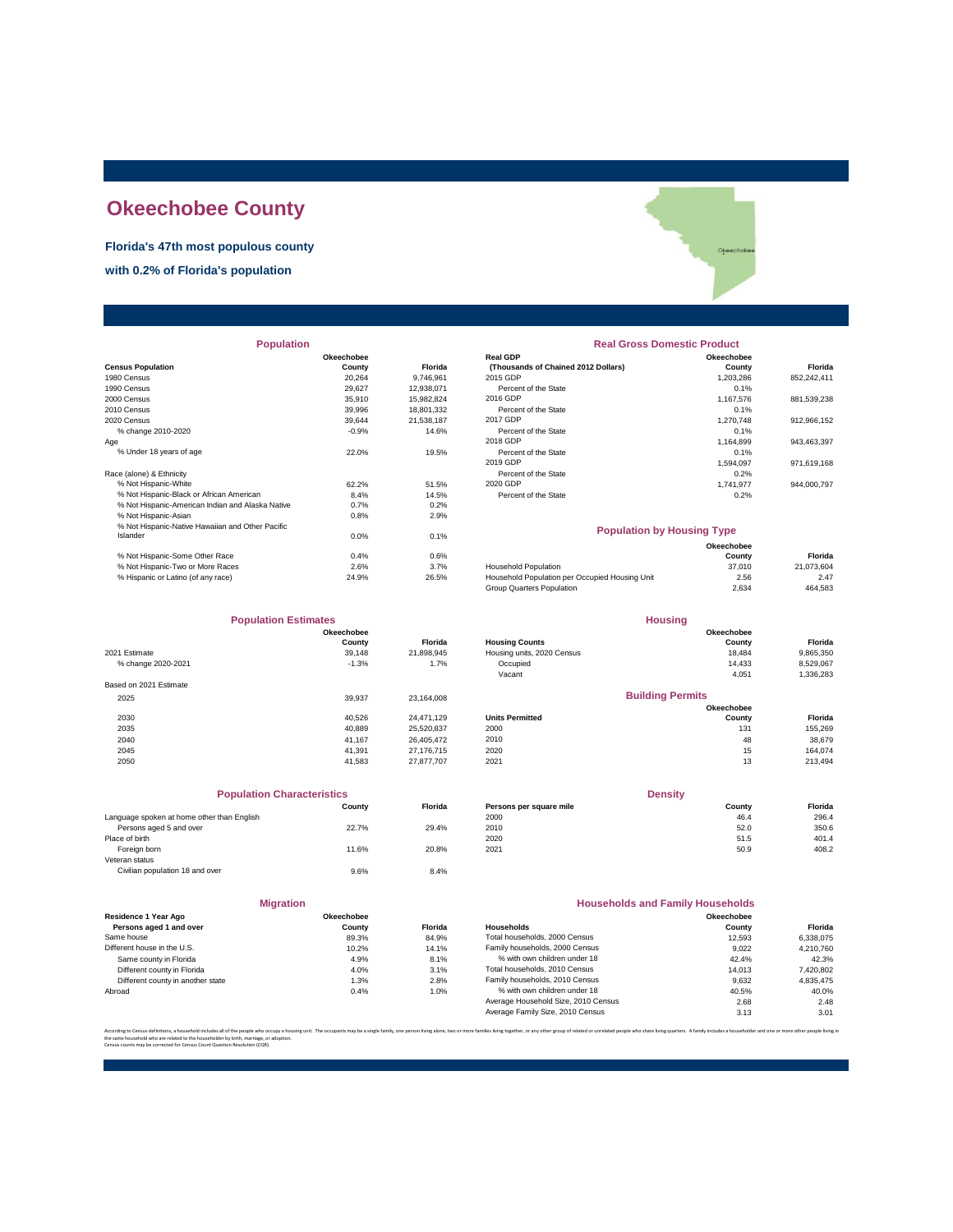### **Okeechobee County**

|                                                                              |                   |                       | <b>Employment and Labor Force</b>                               |                       |                      |
|------------------------------------------------------------------------------|-------------------|-----------------------|-----------------------------------------------------------------|-----------------------|----------------------|
| <b>Establishments</b>                                                        | Okeechobee        |                       | <b>Establishments</b>                                           | Okeechobee            |                      |
| 2020                                                                         | County            | Florida               | % of All Industries, 2020                                       | County                | Florida              |
| All industries                                                               | 1,077             | 763.854               | All industries                                                  | 1,077                 | 763,854              |
| Natural Resource & Mining                                                    | 93                | 5,514                 | Natural Resource & Mining                                       | 8.6%                  | 0.7%                 |
| Construction                                                                 | 168               | 77,720                | Construction                                                    | 15.6%                 | 10.2%                |
| Manufacturing                                                                | 25                | 21,822                | Manufacturing                                                   | 2.3%                  | 2.9%                 |
| Trade, Transportation and Utilities                                          | 231               | 145,853               | Trade, Transportation and Utilities                             | 21.4%                 | 19.1%                |
| Information                                                                  | 10                | 13,437                | Information                                                     | 0.9%                  | 1.8%                 |
| <b>Financial Activities</b><br>Professional & Business Services              | 64                | 83,911                | <b>Financial Activities</b><br>Professional & Business Services | 5.9%                  | 11.0%                |
| Education & Health Services                                                  | 157<br>120        | 187,348               | Education & Health Services                                     | 14.6%                 | 24.5%                |
| Leisure and Hospitality                                                      |                   | 87,764                | Leisure and Hospitality                                         | 11.1%                 | 11.5%                |
| <b>Other Services</b>                                                        | 95<br>75          | 61,008<br>56,385      | <b>Other Services</b>                                           | 8.8%<br>7.0%          | 8.0%<br>7.4%         |
| Government                                                                   | 35                | 5,895                 | Government                                                      | 3.2%                  | 0.8%                 |
| <b>Average Annual Employment</b>                                             | Okeechobee        |                       | <b>Average Annual Wage</b>                                      | Okeechobee            |                      |
| % of All Industries, 2020                                                    | County            | Florida               | 2020                                                            | County                | Florida              |
| All industries                                                               | 11,098            | 8,453,489             | All industries                                                  | \$40,611              | \$55,840             |
| Natural Resource & Mining                                                    | 6.7%              | 0.8%                  | Natural Resource & Mining                                       | \$41,789              | \$37,710             |
| Construction                                                                 | 3.3%              | 6.7%                  | Construction                                                    | \$49,203              | \$55,840             |
| Manufacturing                                                                | 20.7%             | 4.5%                  | Manufacturing                                                   | \$35,646              | \$66,738             |
| Trade, Transportation and Utilities                                          | 0.5%              | 20.6%                 | Trade, Transportation and Utilities                             | \$47,363              | \$49,342             |
| Information                                                                  | 2.5%              | 1.5%                  | Information                                                     | \$45,813              | \$93,360             |
| <b>Financial Activities</b>                                                  | 11.4%             | 6.9%                  | <b>Financial Activities</b>                                     | \$45,089              | \$84,295             |
| Professional & Business Services<br>Education & Health Services              | 14.3%             | 16.1%                 | Professional & Business Services<br>Education & Health Services | \$45,171              | \$68,218             |
|                                                                              | 10.8%             | 15.3%                 |                                                                 | \$22,015              | \$55,099             |
| Leisure and Hospitality<br><b>Other Services</b>                             | 3.3%<br><b>NA</b> | 11.9%<br>3.0%         | Leisure and Hospitality<br>Other Services                       | \$32,692<br><b>NA</b> | \$27,694<br>\$41,131 |
| Government                                                                   | 18.1%             | 12.5%                 | Government                                                      | \$50,205              | \$58,821             |
| Industries may not add to the total due to confidentiality and unclassified. |                   |                       |                                                                 |                       |                      |
| Labor Force as Percent of Population                                         | Okeechobee        |                       |                                                                 | Okeechobee            |                      |
| Aged 18 and Older                                                            | County            | Florida               | <b>Unemployment Rate</b>                                        | County                | Florida              |
| 2000                                                                         | 58.8%             | 64.2%                 | 2000                                                            | 5.4%                  | 3.8%                 |
| 2010                                                                         | 59.0%             | 61.8%                 | 2010                                                            | 12.2%                 | 10.8%                |
| 2020                                                                         | 52.5%             | 58.6%                 | 2020                                                            | 5.9%                  | 8.2%                 |
| 2021                                                                         | 53.4%             | 59.0%                 | 2021                                                            | 4.1%                  | 4.6%                 |
|                                                                              |                   |                       | <b>Income and Financial Health</b>                              |                       |                      |
| Personal Income (\$000s)                                                     | Okeechobee        | Florida               | Per Capita Personal Income                                      | Okeechobee            | Florida              |
| 2000                                                                         | \$635.484         | \$472,851,789         | 2000                                                            | \$17,693              | \$29,466             |
| 2010                                                                         | \$1,005,915       | \$732,457,478         | 2010                                                            | \$25,139              | \$38,865             |
| 2011                                                                         | \$1,056,068       | \$771,409,454         | 2011                                                            | \$26,498              | \$40,482             |
| % change 2010-11                                                             | 5.0%              | 5.3%                  | % change 2010-11                                                | 5.4%                  | 4.2%                 |
| 2012                                                                         | \$1,052,879       | \$800,551,723         | 2012                                                            | \$26,526              | \$41.475             |
| % change 2011-12                                                             | $-0.3%$           | 3.8%                  | % change 2011-12                                                | 0.1%                  | 2.5%                 |
| 2013                                                                         | \$1,042,389       | \$802,975,701         | 2013                                                            | \$26,414              | \$41,069             |
| % change 2012-13                                                             | $-1.0%$           | 0.3%                  | % change 2012-13                                                | $-0.4%$               | $-1.0%$              |
| 2014                                                                         | \$1,143,716       | \$861,412,339         | 2014                                                            | \$28,918              | \$43,388             |
| % change 2013-14                                                             | 9.7%              | 7.3%                  | % change 2013-14                                                | 9.5%                  | 5.6%                 |
| 2015                                                                         | \$1,215,647       | \$919,834,894         | 2015                                                            | \$30,519              | \$45,493             |
| % change 2014-15                                                             | 6.3%              | 6.8%                  | % change 2014-15                                                | 5.5%                  | 4.9%                 |
| 2016                                                                         | \$1,198,828       | \$954,069,719         | 2016                                                            | \$29,407              | \$46,253             |
| % change 2015-16                                                             | $-1.4%$           | 3.7%                  | % change 2015-16                                                | $-3.6%$               | 1.7%                 |
| 2017                                                                         | \$1,280,103       | \$1,023,131,116       | 2017                                                            | \$31,034              | \$48,774             |
| % change 2016-17                                                             | 6.8%              | 7.2%                  | % change 2016-17                                                | 5.5%                  | 5.5%                 |
| 2018                                                                         | \$1.274.550       | \$1,087,188,628       | 2018                                                            | \$30,637              | \$51,150             |
| % change 2017-18                                                             | $-0.4%$           | 6.3%                  | % change 2017-18                                                | $-1.3%$               | 4.9%                 |
| 2019                                                                         | \$1,358,451       | \$1,139,799,293       | 2019                                                            | \$32,236              | \$53,034             |
| % change 2018-19                                                             | 6.6%              | 4.8%                  | % change 2018-19                                                | 5.2%                  | 3.7%                 |
| 2020                                                                         | \$1,480,291       | \$1,209,995,921       | 2020<br>% change 2019-20                                        | \$34,998              | \$55,675             |
| % change 2019-20                                                             | 9.0%              | 6.2%                  |                                                                 | 8.6%                  | 5.0%                 |
| Earnings by Place of Work (\$000s)                                           |                   |                       | <b>Median Income</b>                                            |                       |                      |
| 2000                                                                         | \$350,259         | \$308,751,767         | Median Household Income                                         | \$46,097              | \$57,703             |
| 2010                                                                         | \$512,294         | \$438,983,914         | Median Family Income                                            | \$51,754              | \$69,670             |
| 2011<br>% change 2010-11                                                     | \$518,825         | \$450,498,606         |                                                                 |                       |                      |
|                                                                              | 1.3%              | 2.6%                  | Percent in Poverty, 2020                                        |                       |                      |
| 2012                                                                         | \$565,952         | \$468,410,475         | All ages in poverty<br>Under age 18 in poverty                  | 17.7%                 | 12.4%<br>17.2%       |
| % change 2011-12<br>2013                                                     | 9.1%              | 4.0%                  | Related children age 5-17 in families in poverty                | 24.7%                 |                      |
| % change 2012-13                                                             | \$588,625         | \$482,898,301         |                                                                 | 24.0%                 | 16.5%                |
| 2014                                                                         | 4.0%<br>\$653,990 | 3.1%<br>\$512,375,290 |                                                                 |                       |                      |
| % change 2013-14                                                             |                   |                       | <b>Personal Bankruptcy Filing Rate</b>                          | <b>Okeechobee</b>     |                      |
|                                                                              | 11.1%             | 6.1%                  | (per 1,000 population)                                          | County                | Florida              |
| 2015                                                                         | \$702,047         | \$544,408,719         | 12-Month Period Ending December 31, 2020                        | 1.46                  | 1.66                 |
| % change 2014-15                                                             | 7.3%              | 6.3%                  | 12-Month Period Ending December 31, 2021                        | 0.87                  | 1.38                 |
| 2016                                                                         | \$652,958         | \$569,769,284         | State Rank                                                      | 35                    | <b>NA</b>            |
| % change 2015-16                                                             | $-7.0%$           | 4.7%                  | NonBusiness Chapter 7 & Chapter 13                              |                       |                      |
| 2017                                                                         | \$775,555         | \$603,668,170         |                                                                 |                       |                      |
| % change 2016-17                                                             | 18.8%             | 5.9%                  | Workers Aged 16 and Over                                        | County                | Florida              |
| 2018                                                                         | \$687,338         | \$639,620,451         | Place of Work in Florida                                        |                       |                      |
| % change 2017-18                                                             | $-11.4%$          | 6.0%                  | Worked outside county of residence                              | 22.4%                 | 18.1%                |
| 2019                                                                         | \$718,477         | \$671,553,148         | Travel Time to Work                                             |                       |                      |
| % change 2018-19                                                             | 4.5%              | 5.0%                  | Mean travel time to work (minutes)                              | 25.9                  | 27.9                 |
| 2020                                                                         | \$761,538         | \$688,764,753         |                                                                 |                       |                      |
| % change 2019-20                                                             | 6.0%              | 2.6%                  |                                                                 |                       |                      |